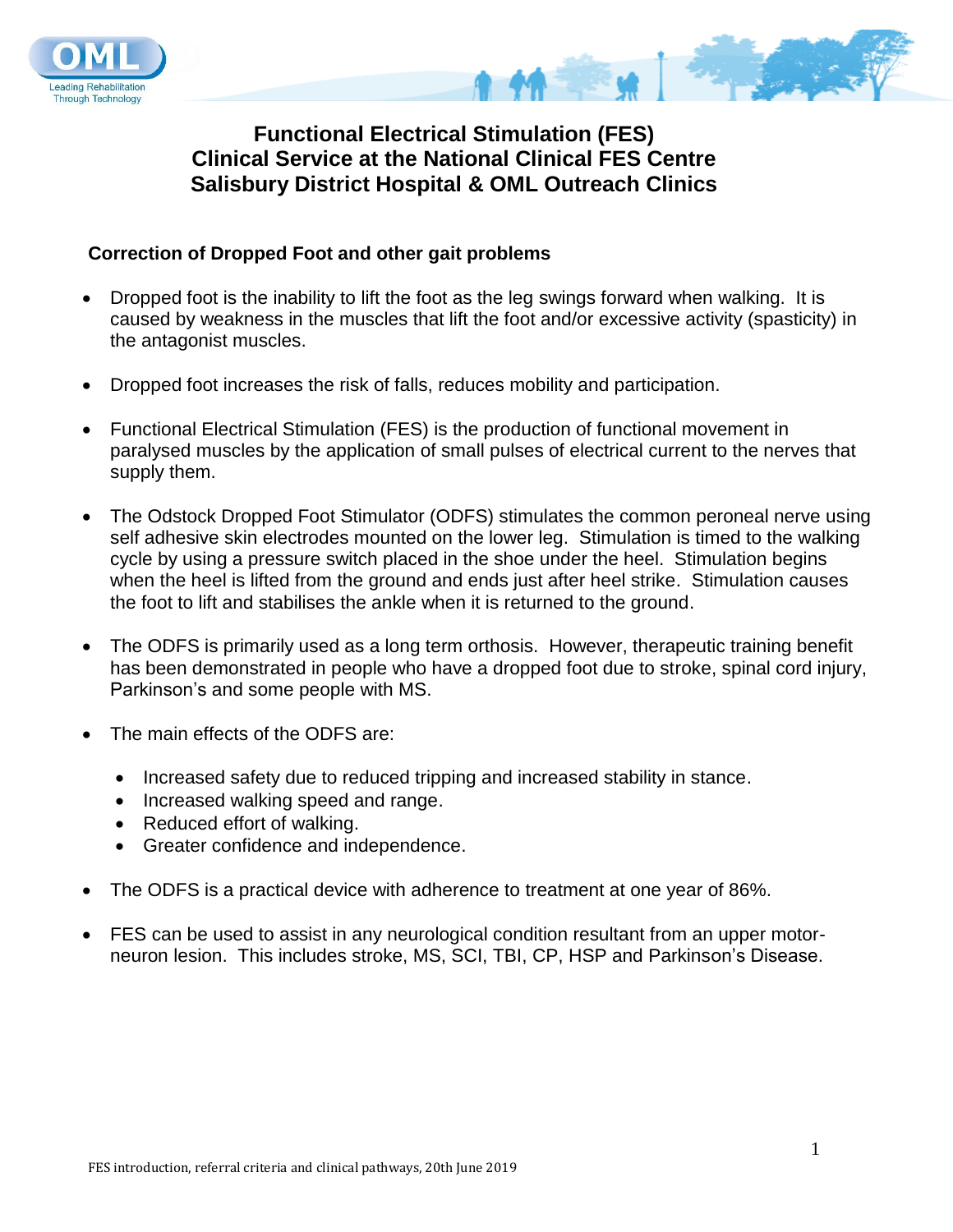

### **Operation of the ODFS**



Self-adhesive electrodes are placed on the skin over the common peroneal nerve at its most superficial point, over the head of fibula. Stimulation causes dorsiflexion and eversion. By choosing electrode positions and stimulation parameters knee and hip flexion can be improved, further assisting gait. The stimulation is timed using a foot switch placed in the shoe. Stimulation begins when weight is taken from the switch and ends just after heel contact, lowering the foot to the ground. Stimulation feels like pins and needles. Most people quickly become used to the sensation. The foot switch can be easily moved from shoe to shoe enabling any footwear to be used.





Stance No stimulation

Foot switch detects heel rise

Causes stimulation to the electrodes



Produces dorsiflexion and eversion through swing



Produces

through

swing

dorsiflexion

and eversion

Foot switch

heel strike

detects



Stimulation ends after lowering the foot to the ground

## **The most important factors in successful use of the ODFS are:**

- Appropriately trained clinical staff.
- Thorough patient training in the use of FES.
- Regular follow up to ensure continued benefit from FES.
- Prompt response to any problems.

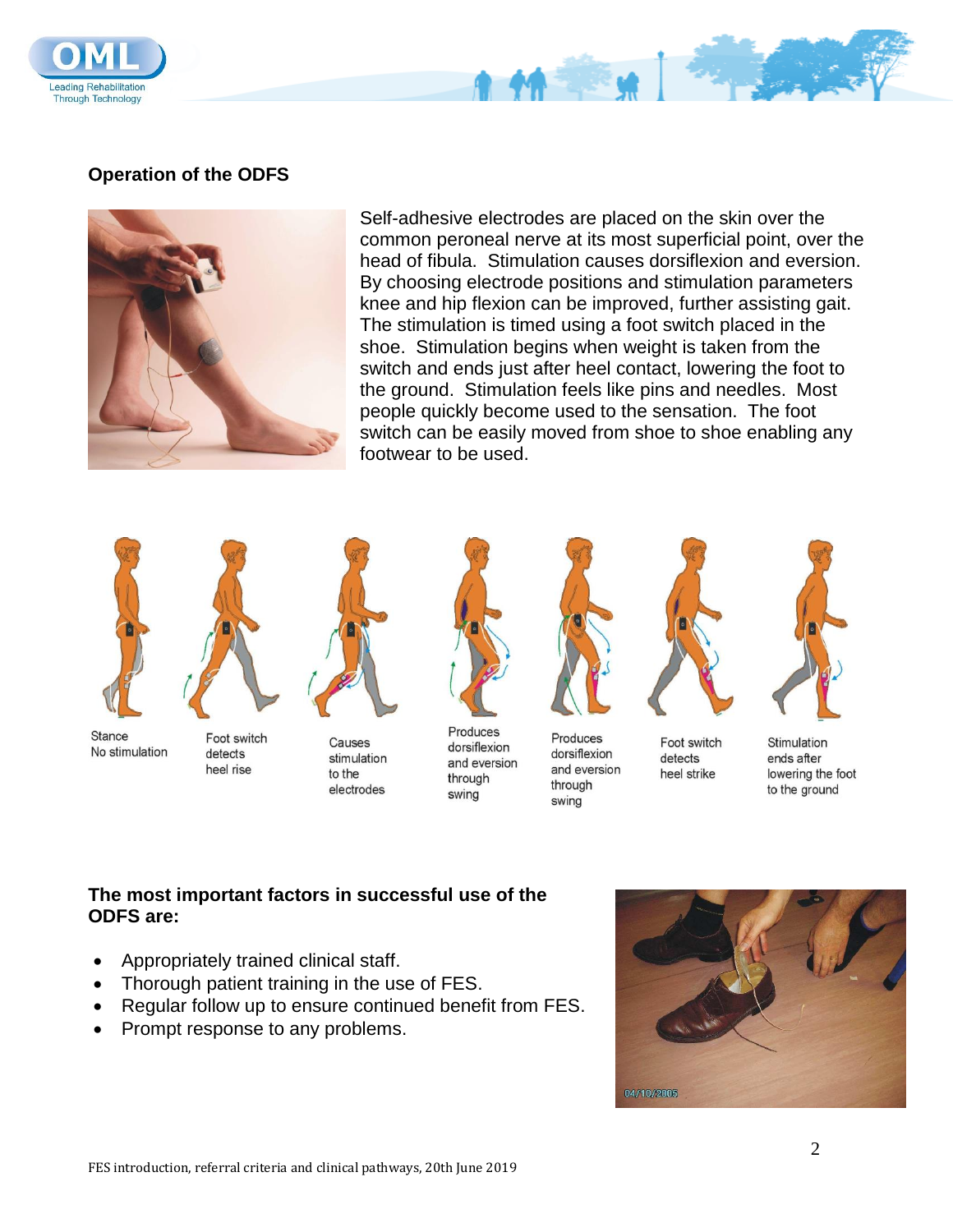

### **Development of the ODFS Pace**

- The Odstock Dropped Foot Stimulator (ODFS) Pace was developed at Salisbury District Hospital under funding from the Department of Health.
- The Device was evaluated for dropped foot in chronic stroke in a randomised controlled trial  $(RCT)^{1, 2}$ . Additional case series data was collected from patients with MS and incomplete spinal cord injury<sup>3</sup>. The trial demonstrated:
	- Increased walking speed when the ODFS Pace is used.
	- Reduced walking effort.
	- Reduced spasticity.
	- Increased quality of life.
	- Significant cost utility gain (QALY analysis).
- The clinical service modal and evidence for the ODFS Pace were presented to the Development and Evaluation Committee of the South and West Regional Health Authority who subsequently recommended the treatment for use in the NHS for patients with dropped foot due to upper motor neurone lesions<sup> $4,5$ </sup>
- Audit of the clinical service confirms the results of the RCT and demonstrates a training effect from using the ODFS and a high level of treatment adherence (86% at one year) $6.7$ ,  $8, 9$ . The main reasons patients choose to continue to use the ODFS are:<sup>10</sup>
	- Reduced effort of walking.
	- Increased confidence when walking.
	- Reduced trips and falls.
- An RCT of the use of the device with secondary progressive MS demonstrated increased walking speed with the device, 72% reduction in falls and a significant positive impact on activities of daily living in comparison to a group that received physiotherapy<sup>11, 12</sup>.
- An audit of 186 users of the ODFS Pace who had MS showed that FES improves functional ambulation category $^{15}$ .
- The ODFS Pace has been demonstrated to be a clinically and cost effective long term assistive device with an average use of 5 years $^{17,18,19}$ .
- Studies using the ODFS Pace with people who exhibited freezing of gait due to Parkinson's disease indicated that the device may have a significant training effect, reducing bradikinesia<sup>13</sup>.
- Use of the ODFS was recommended in the Royal College of Physicians Clinical Guidelines on Stroke<sup>14</sup>.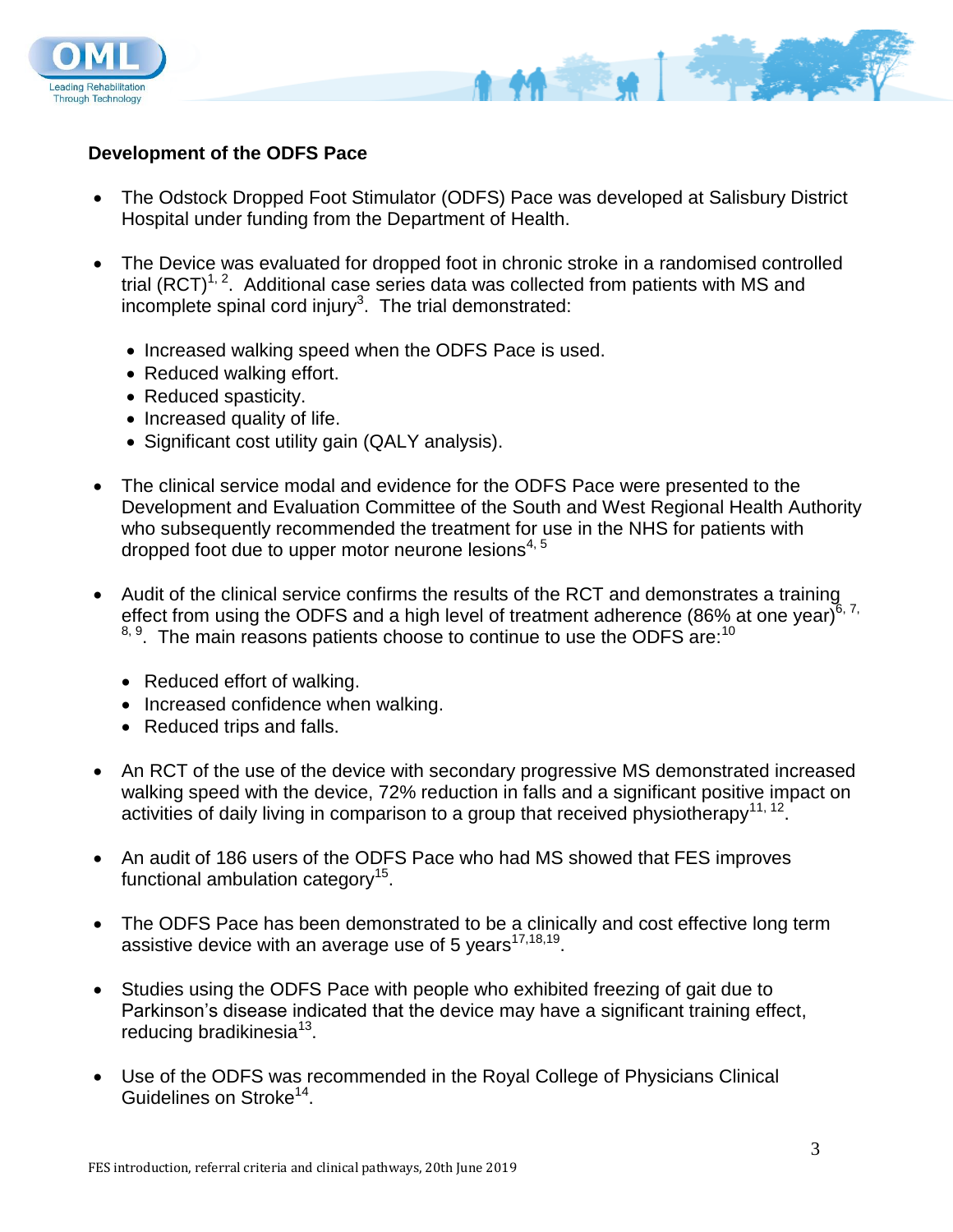

• In excess of 7000 patients have received treatment for dropped foot using FES in Salisbury since the service began. Over 20,000 have received treatment elsewhere in the UK.

A

 $M = M$ 

 $\bullet$  FES is recommended in the NICE guidelines IPG278<sup>16</sup>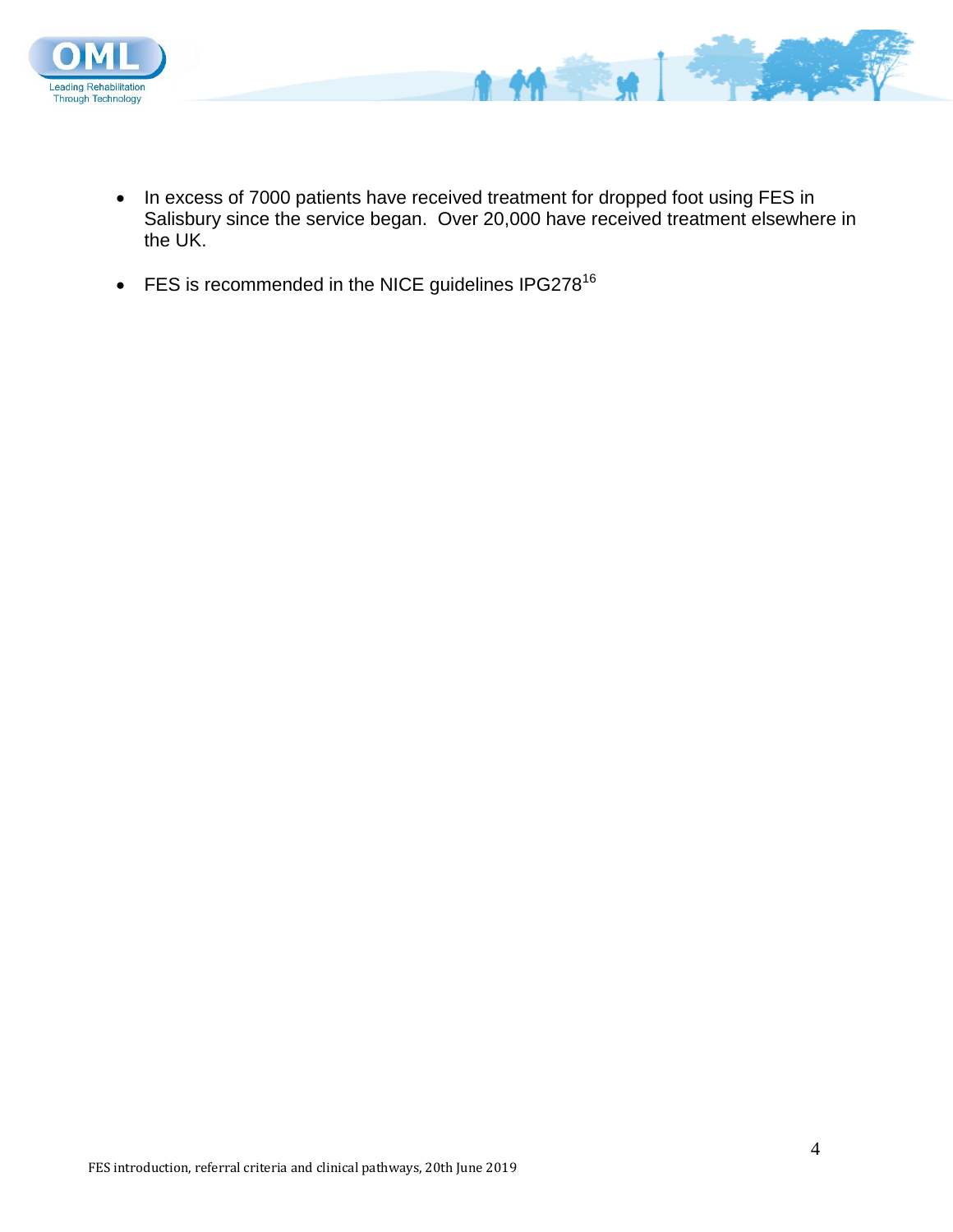



1. Burridge JH, Taylor PN, Hagan SA, Wood DE, Swain ID. The effect of common peroneal nerve stimulation on quadriceps spasticity in hemiplegia. *Physiotherapy*, 83(2): 82-89, 1997.

**MERCHANT AND STREET** 

- 2. Burridge J, Taylor P, Hagan S, Wood D, Swain I. (1997) The effects of common peroneal nerve stimulation on the effort and speed of walking: A randomised controlled clinical trial with chronic hemiplegic patients. *Clin Rehabil* 11. 201-210.
- 3. Burridge JH, Taylor PN, Hagan SA, Swain ID. Experience of the clinical use of the Odstock Drop Foot Stimulator. *Artificial Organs* 21(3): 254-260, 1997
- 4. Swain ID, Taylor PN, Burridge JH, Hagan SA, Wood DE. Report to the development evaluation committee Common peroneal stimulation for the correction of drop-foot (1996) <http://www.salisburyfes.com/dec.htm>
- 5. Taylor P, Mann G, Jolley C, Swain I. Economic Justification for the Odstock Dropped Foot Stimulator (ODFS). ISPO meeting 3<sup>rd</sup> Nov 2007
- 6. Taylor PN, Burridge JH, Wood DE, Norton J, Dunkerley A, Singleton C, Swain ID. Clinical use of the Odstock Drop Foot Stimulator - its effect on the speed and effort of walking. *Archives of Physical Medicine and Rehabilitation,* 80: 1577-1583, 1999.
- 7. Taylor PN, Burridge JH, Wood DE, Norton J, Dunkerley A, Singleton, C, Swain ID. Clinical audit of five years provision of the Odstock Drop Foot Stimulator. *Artificial Organs,* 23(5): 440-442, 1999.
- 8. Taylor PN. The use of electrical stimulation for correction of dropped foot in subjects with upper motor neuron lesions. *Advances in Clinical Neuroscience and Rehabilitation,* 2(1): 16-18, 2002.
- 9. Swain ID, Taylor PN. The clinical use of functional electrical stimulation in neurological rehabilitation. *In:* Horizons in Medicine 16 – Updates on major clinical advances. Ed. Franklyn J. Pub. Royal College of Physicians, ISBN 1-86016-233-9, London, pp. 315-322, 2004.
- 10. Taylor PN, Burridge JH, Wood DE, Norton J, Dunkerley A, Singleton, C, Swain ID. Patient perceptions of the Odstock Drop Foot Stimulator. *Clinical Rehabilitation,* 13: 333-340, 1999.
- 11. Mann GE, Jolley CJ, Taylor PN. An investigation into the effect of functional electrical stimulation on mobility and quality of life in patients with Multiple Sclerosis. *10th Annual Conference of the International FES Society*, pp. 309-311, Montreal, Canada, July 2005.
- 12. Esnouf JE, Taylor PN. Does the Canadian Occupational Performance Measure determine if the Odstock Drop Foot Stimulator improves activities of daily living for people with multiple sclerosis? *9 th Annual Conference of the International FES Society and 2 nd FESnet Conference*, (ISBN 1-85899-191-9), pp. 267-269, Bournemouth, UK, September 2004.
- 13. Mann GE, Finn SM, Taylor PN. A Pilot study to investigate the feasibility of electrical stimulation to assist gait in Parkinson's disease. N*euromodulation,11 (2) 2008 accepted for publication*
- 14. Intercollegiate working party for stroke, (2000*) National clinical guidelines for stroke* London, Royal College of Physicians ISBN 1860 161 200
- 15. Street TD, Taylor PN, Swain ID. The Effectiveness of Functional Electrical Stimulation on Walking Speed, Functional Walking Category and Clinically Meaningful Changes for People with Multiple Sclerosis. Archives of Physical Medicine. Volume 96, Issue 4, April 2015, Pages 667–672
- 16. <http://www.nice.org.uk/Guidance/IPG278>Functional electrical stimulation for drop foot of central neurological origin N1733 1P ISBN 84629-846-6 Jan 09 & Treating drop foot using electrical stimulation N1734 1P ISBN 1-84629-847-4 Jan 09
- 17. Taylor P, Humphreys L, Swain I. A 15 year cost-effectiveness study of the use of FES for the correction of dropped foot in Multiple sclerosis. Multiple Sclerosis Journal 2014;20:(7) 1001-2
- 18. Juckes FM, Marceniuk G, Seary C, Stevenson VL A cohort study of functional electrical stimulation in people with multiple sclerosis demonstrating improvements in quality of life and cost-effectiveness. Clin Rehabil. 2019 Apr 10:269215519837326.
- 19. Renfrew LM, Paul L, McFadyen A, Rafferty D, Moseley O, Lord AC, Bowers R, Mattison P. The clinical- and cost-effectiveness of functional electrical stimulation and ankle-foot orthoses for foot drop in Multiple Sclerosis: a multicentre randomized trial. Clin Rehabil. 2019 Apr 11:269215519842254. doi: 10.1177/0269215519842254.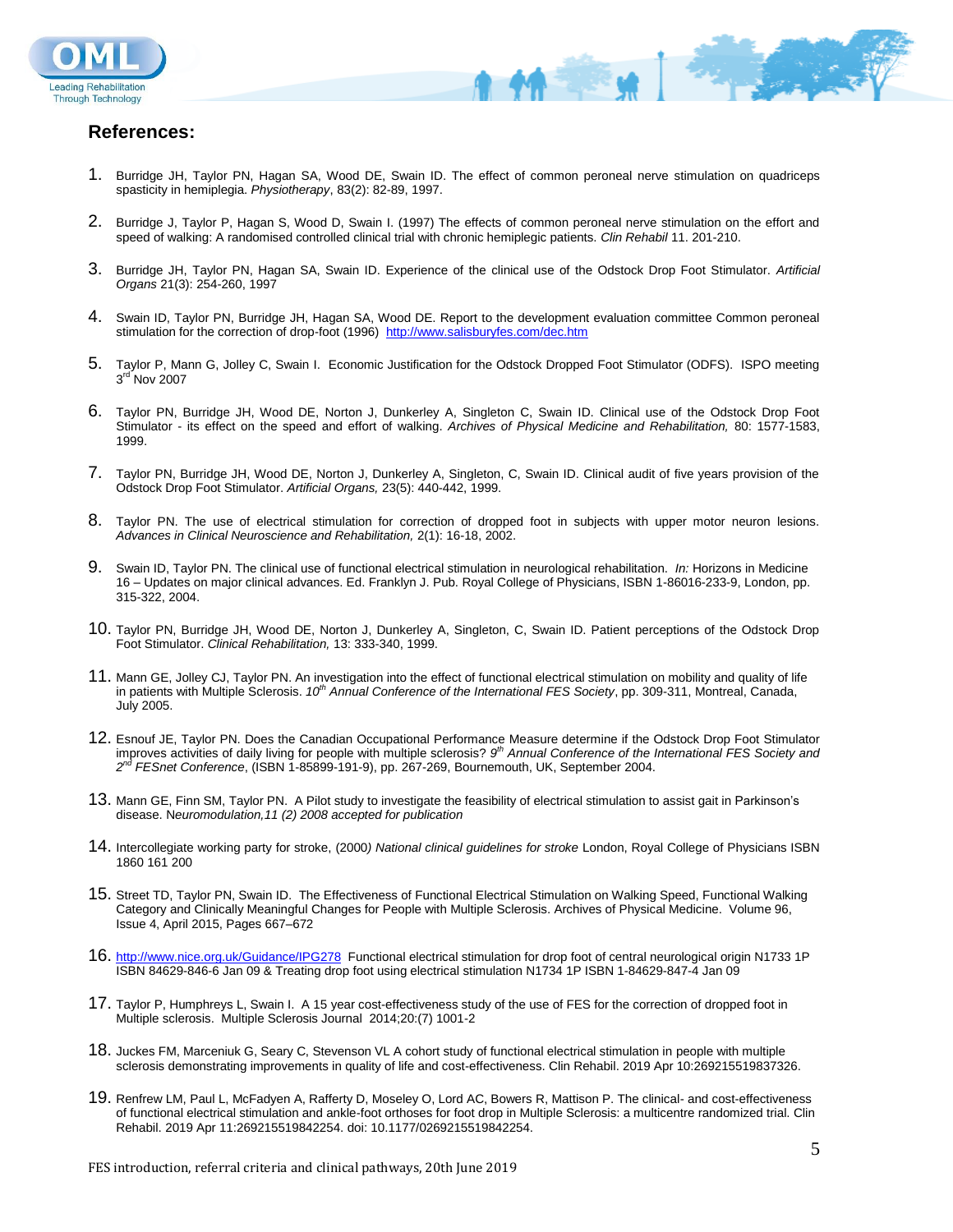

# **Referral criteria**

# **Cause and functional deficit:**

- Neurological deficit due to an upper motor neurone lesion. An upper motor neurone lesion is defined as one that occurs in the brain or spinal cord at or above the level of T12. This is normally but not exclusively associated with spasticity.
- Upper motor neurone lesion resulting in dropped foot occur in conditions such as stroke, multiple sclerosis, incomplete spinal cord injury at T12 or above, cerebral palsy, familial/hereditary spastic paraparesis, head injury and Parkinson's disease.

## **Nature of functional deficit:**

- Dropped foot defined as a deficit of dorsiflexion and/or eversion of the ankle. While this will be frequently associated with lack of heel strike, FES can be successfully used to correct inversion at first contact to significantly improve the stability of the ankle in the stance phase, improving the safety of gait.
- A dropped foot can be unilateral or bilateral.
- In addition to drop foot, deficits in knee flexion or extension, hip extension, flexion and abduction and push off at terminal stance can be addressed. FES can be used to strengthen and/or control other muscles used in gait such as hamstrings, quadriceps, gluteal and calf muscles.

## **Functional ability:**

- Able to passively achieve a neutral angle of the ankle. A resistance due to spasticity of the calf muscles can be overcome, but fixed contracture preventing plantagrade is a contraindication.
- Able to obtain standing from sitting unaided. Use of aids such as sticks, frame or crutches is acceptable.
- Able to walk a minimum distance of about 10m or more. Use of aids such as ankle foot orthosis (AFO), sticks, frame or crutches is acceptable. In supervised gait reeducation, less mobility may be acceptable.
- There is no maximum walking distance limit. FES devices have been successfully used in cases where a dropped foot only becomes a significant problem when the device user is tired or when the deficit is relatively mild.
- A reasonable exercise tolerance is required for treatment sessions. However, FES often reduces the effort of walking therefore poor exercise tolerance is only an exclusion criteria in extreme cases.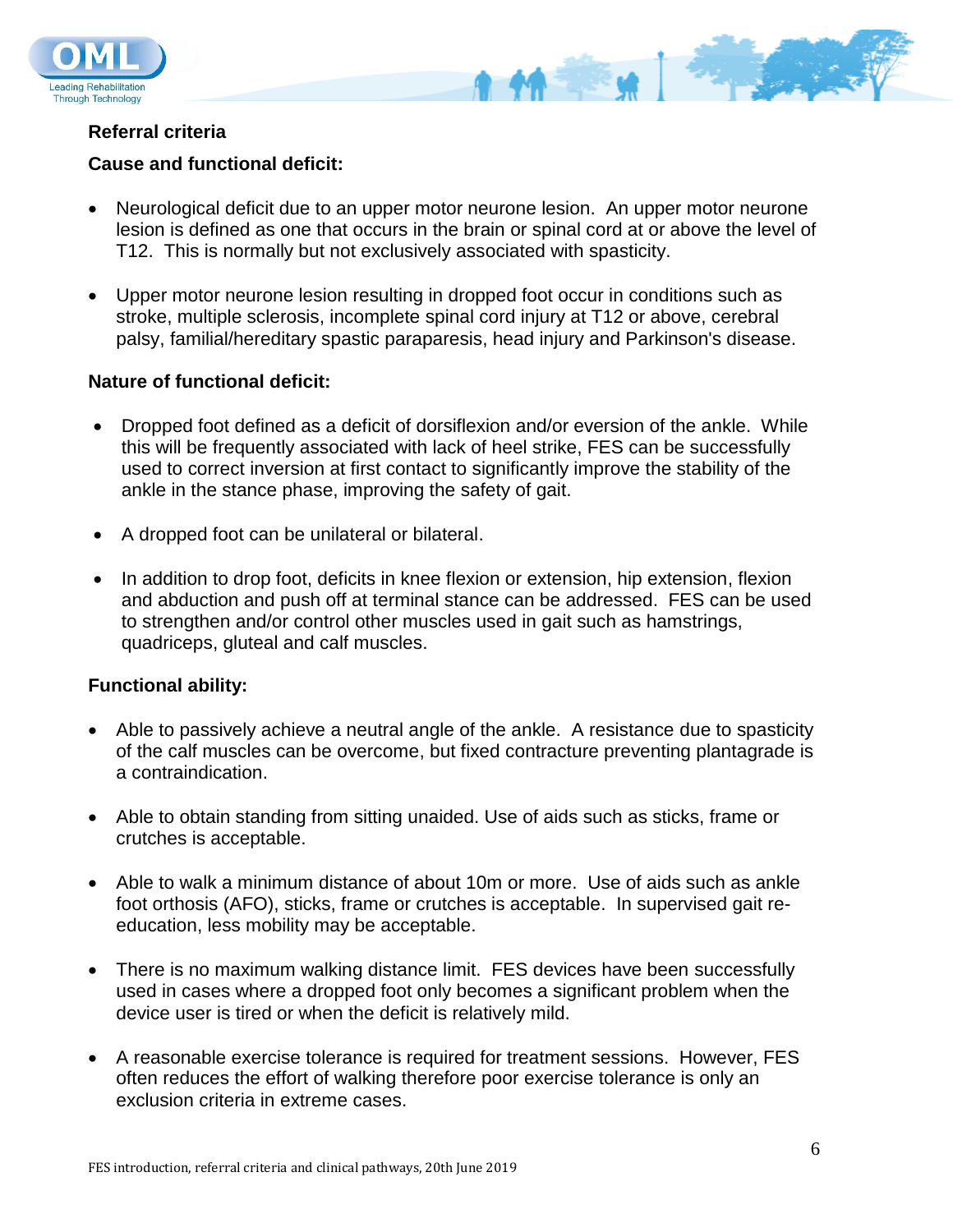



#### **Motivation, understanding and independence:**

- Able to understand the aims of the treatment and be motivated to comply with treatment protocols. Where appropriate, carer support can assist in using the equipment.
- Where patients live alone and do not have carer assistance, they must be able to place electrodes and operate the equipment independently. If family or carer support is present, less independence is required.

### **Precautions:**

- Poor skin condition is a contraindication as sores or irritation prevents the use of selfadhesive electrodes.
- Poorly controlled epilepsy. Where epilepsy is controlled by drugs or there has been no fits experienced for a reasonable period, FES can be used.
- A history of significant autonomic dysreflexia in incomplete spinal cord injury above T6.
- The effect of FES on the unborn child in pregnancy is not known.
- Active medical implants such as cardiac pacemakers or other devices must be treated with caution and information sought from the device supplier about the use of electrical stimulation in their presence. An additional clinical test may be required to determine the safety of FES. For some devices this can be arranged in Salisbury.
- Patients with a cancerous tumour in the area of the electrical stimulation should be excluded as increased local blood flow may increase tumour growth.
- Patients with exposed orthopaedic metal work in the area of electrical stimulation should be avoided.

While the majority of our patients fit the above criteria, patients outside these criteria can be considered in special circumstances.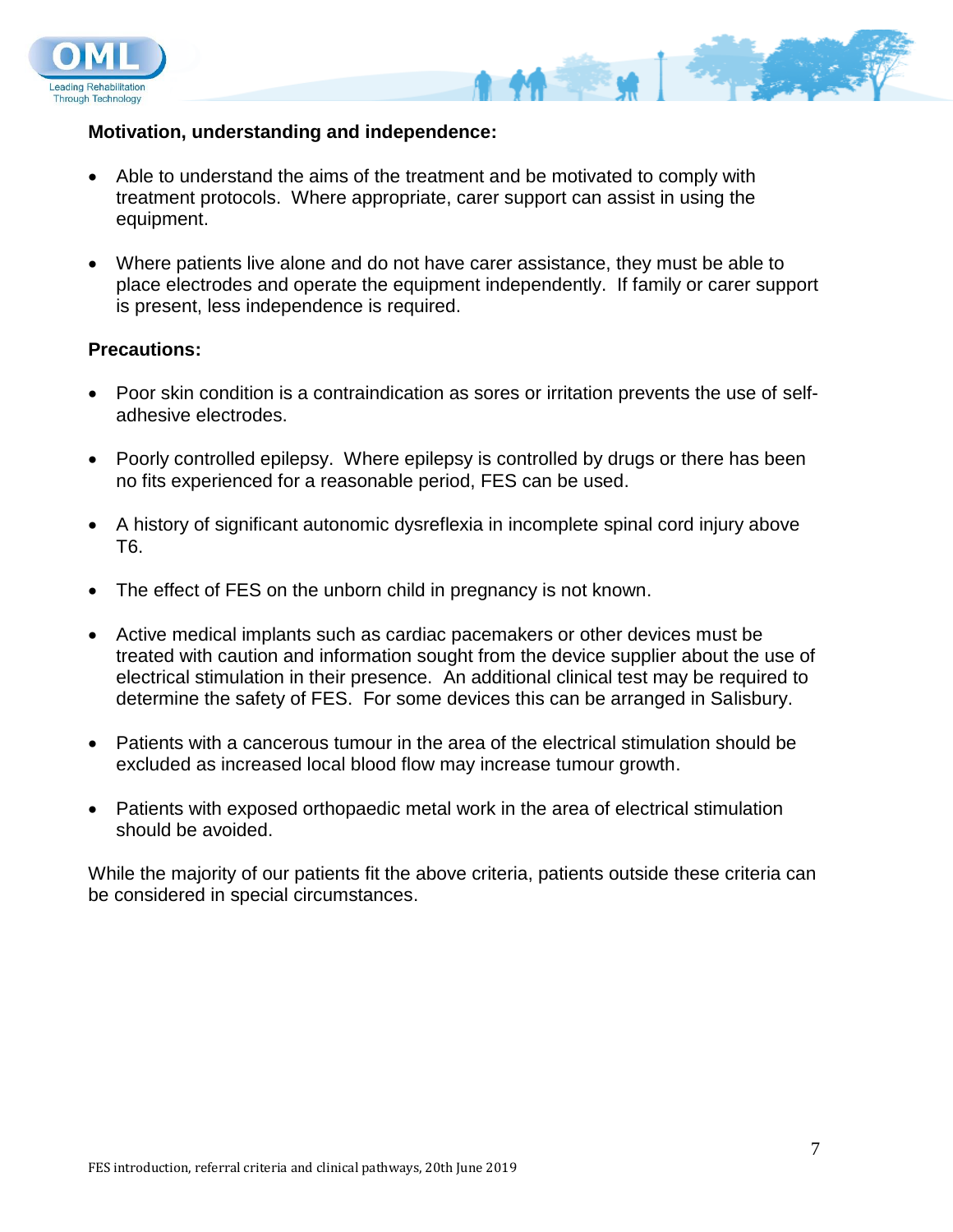



### **Clinical Procedure**

All referrals for NHS treatment are made by the patient's GP or Medical Consultant to Prof Paul Taylor, Clinical Director, Odstock Medical Limited, National Clinical FES Centre, Salisbury District Hospital, Salisbury, Wiltshire, SP2 8BJ, UK. Self-referrals are also accepted for privately funded treatment. The referral letter is reviewed by Prof. Taylor, or in his absence by experienced clinical staff at the National FES Centre. FES might be a suitable treatment an appointment is made for an initial assessment in Salisbury or at one of OML's outreach clinics. Sometimes further details are requested form the referring Clinician.

At the initial assessment clinic, the above referral criteria are checked. An additional acceptance criterion is the ability to tolerate the sensation of electrical stimulation. A FES device is tried and in most cases an improvement in gait is immediately apparent. Following discussion with the patient a decision whether to proceed with treatment is made. In some cases the Clinician may judge that a period of electrical stimulation training is required in order to strengthen muscles, reduce spasticity or to accustom the patient to the sensation of electrical stimulation before FES is used for walking. Stimulation exercises may be started at this appointment if time permits. Otherwise, exercises will be set up at another appointment.

The ODFS Pace is fitted over two clinic sessions within one week. On the first day the user is taught how to apply the device while on the second day their ability to do so is assessed and further training given if necessary. Use of the stimulator is increased gradually over 2 to 3 weeks until it can be used all day. Follow up is made at 6 weeks, 18 weeks, 45 weeks and 72 weeks from first use and then every 6 months or yearly depending on the patient's condition, for as long as the device is used. If users experience problems they are encouraged to contact the clinic for advice or equipment repaired. Extra clinic sessions can be arranged if necessary.

In the case of more complex movement problems where more than one muscle group are stimulated, treatment is often started with a single channel ODFS pace and the second channel introduced at the 6 or 18 week follow up assessment, once the user has become accustomed to FES.

## **Functional Electrical Stimulation (FES) for the upper limb rehabilitation**

FES treatment is provided for upper limb neurological problems resulting from conditions such as stroke, brain injury, spinal cord injury or cerebral palsy. Referrals are accepted for three main categories of upper limb treatment

## **Subluxation of the shoulder**

- The main aim is to reduce pain associated with shoulder subluxation.
- The three compartments of the deltoid muscle plus the supraspinatus muscle are stimulated causing the humerus to elevate into the glenoid humeral socket.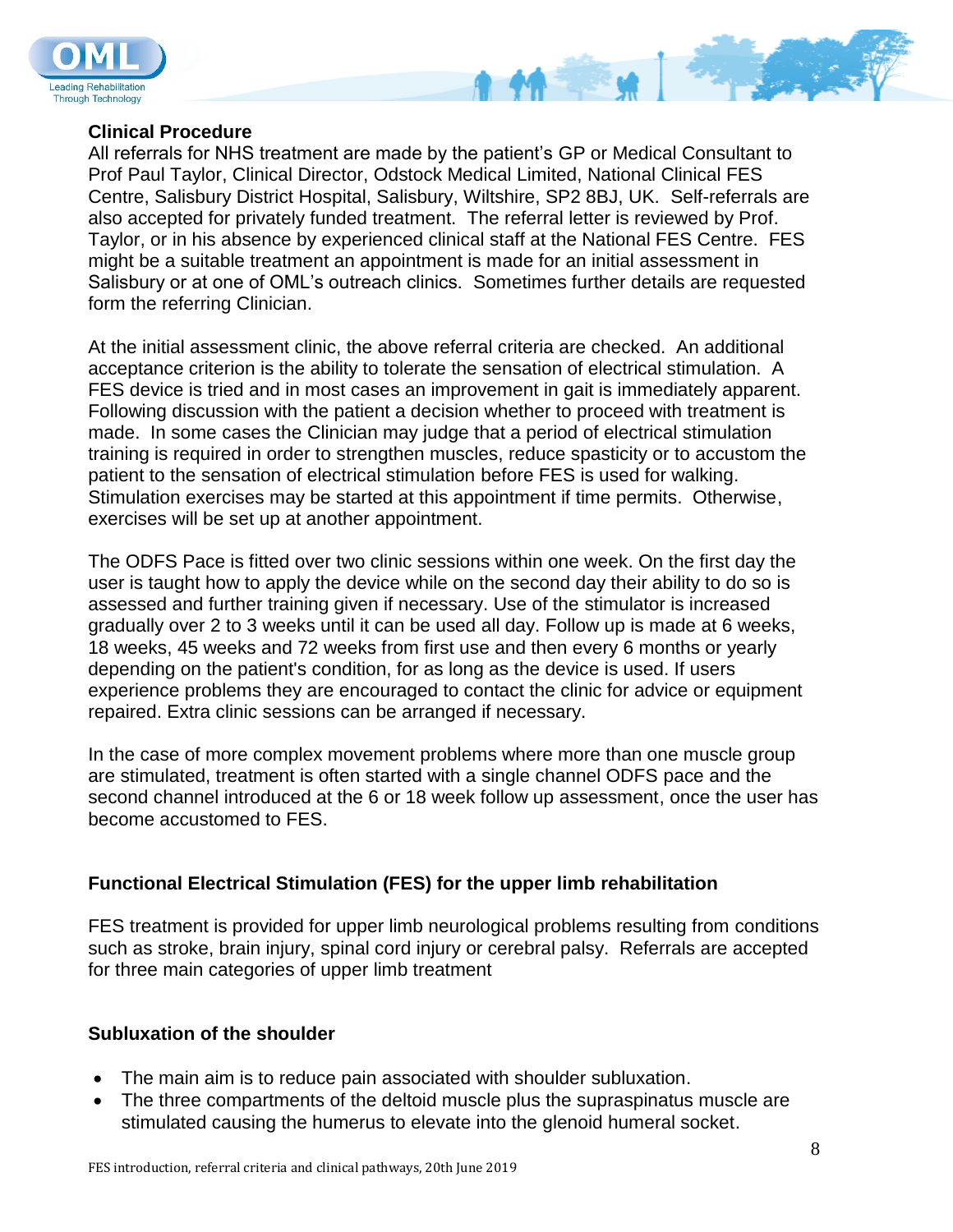



# **FES Exercise to improve hand and arm function**

### **Stroke and Cerebral Palsy:**

- Patients should have some functional ability, typically being able to produce a grip but may not be able to release, or reduced ability to extend the elbow.
- Main treatment aim is to increase the strength of the extensor muscles while reducing the spasticity in the flexor muscles.
- Repetition of exercises may lead to neuroplastic changes resulting in improved function.

### **Spinal cord injury:**

- Patients should have some functional ability, typically a weak tenodesis grasp in C6 tetraplegia or general weakness in incomplete C5/6/7 tetraplegia.
- The main treatment aim is to increase the strength and therefore function of the effected muscles.

#### **Non-functional group:**

- FES can be used to relieve spasticity with the aim of loosening an over tight grip or elbow flexion.
- The main treatment aim is to reduce pain associated with spasticity, assist with hygiene by enabling better hygiene or assist other activities of daily living such as dressing.

## **Motivation, understanding, independence and precautions:**

Same requirements as for the lower limb applications of FES.

## **Clinical Procedure for Upper limb FES**

The referral and assessment process is the same as for lower limb applications.

In most cases upper limb treatment is limited to a 6 month period. In that time the patient will be seen for five, 1 hour appointments. At the first appointment an electrical stimulation exercise programme for the patient to perform at home will be devised. Where appropriate, additional physiotherapy exercises may also be given. Follow up is provided at 2, 8, 16 and 24 weeks. At each session, the exercises are reviewed and progressed. Where appropriate, functional measures will be made to record progress.

In some cases it is beneficial to continue treatment over a longer period. This reviewed at the week 24 appointment and a recommendation made to the referring clinician.